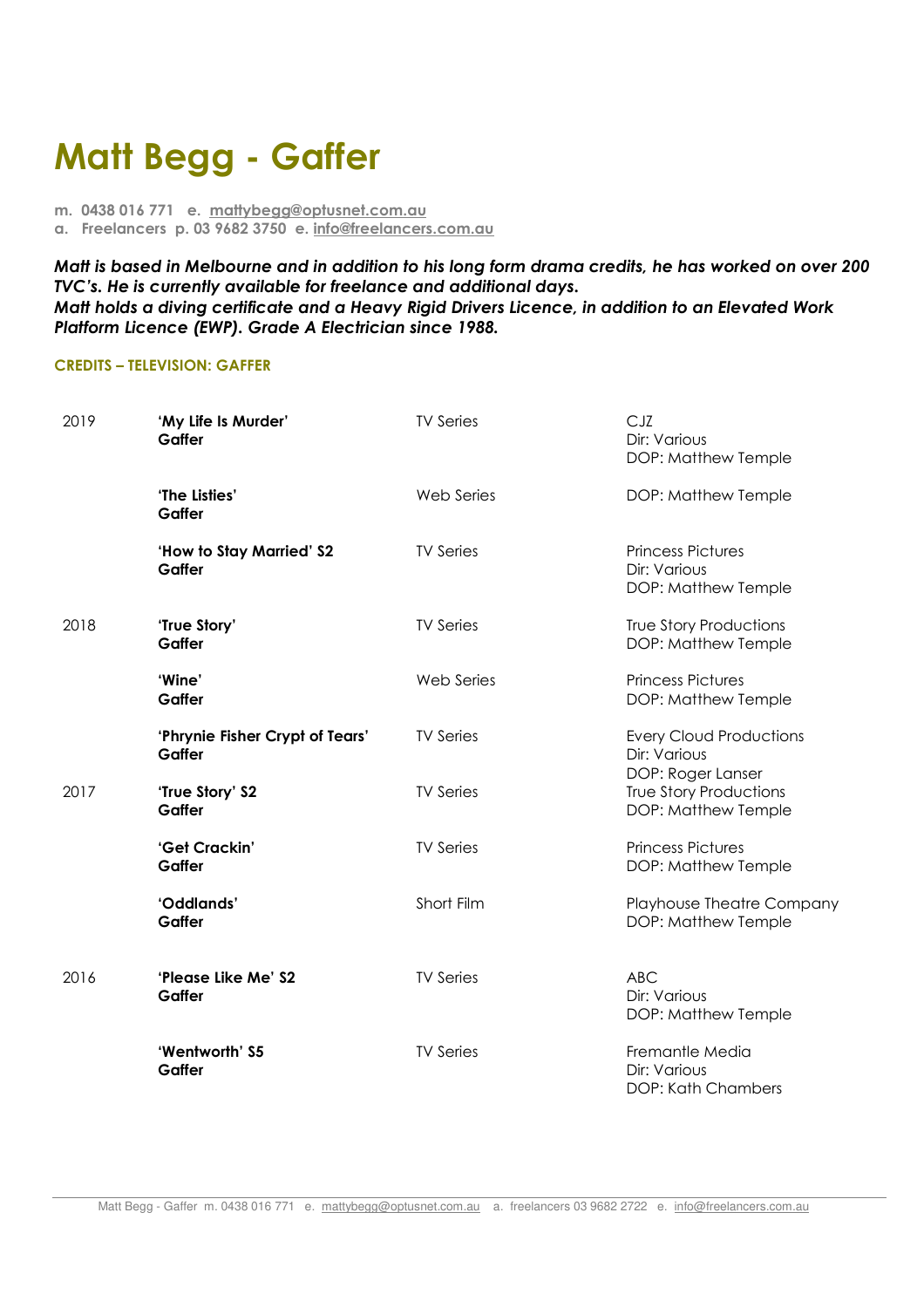| 2015 | 'Please Like Me'<br>Gaffer           | <b>TV Series</b> | <b>ABC</b><br>Dir: Various<br>DOP: Matthew Temple                                |
|------|--------------------------------------|------------------|----------------------------------------------------------------------------------|
|      | 'Wrong Girl'<br>Gaffer               | <b>TV Series</b> | Playmaker<br>Dir: Various<br>DOP: Simon Chapman                                  |
|      | 'Wentworth' S4<br>Gaffer             | <b>TV Series</b> | Fremantle Media<br>Dir: Various<br>DOP: Kath Chambers                            |
|      | 'Glitch'<br>Gaffer                   | <b>TV Series</b> | <b>Matchbox Pictures</b><br>Dir: Various<br>DOP: Simon Chapman                   |
| 2014 | 'Nowhere Boys'<br>Gaffer             | <b>TV Series</b> | <b>Matchbox Pictures</b><br>Dir: Various<br>DOP: Dave Cameron                    |
|      | 'Cut Snake'<br>Gaffer                | <b>TV Series</b> | <b>Matchbox Pictures</b><br>Dir: Various<br>DOP: Simon Chapman                   |
| 2013 | 'LOST BOYS'<br>Gaffer                | <b>TV Series</b> | <b>Matchbox Pictures</b><br>Dir: Various<br>DOP: Simon Chapman                   |
| 2012 | 'IT'S A DATE'<br>Gaffer              | <b>TV Series</b> | <b>Princess Pictures</b><br>Dir: Jonathan Brough<br>DOP: Joanne Donahoe-Beckwith |
| 2012 | <b>'UPPER MIDDLE BOGAN</b><br>Gaffer | <b>TV Series</b> | Gristmill<br>Dir: Wayne Hope & Tony Martin<br>DOP: Dan Maxwell                   |
| 2011 | 'LOWDOWN'<br>Gaffer                  | <b>TV Series</b> | <b>ABC</b><br>Dir: Amanda Brotchie<br>DOP: John Brawley                          |
| 2010 | 'LIBRARIAN' Series 3<br>Gaffer       | <b>TV Series</b> | ABC/Gristmill<br>Dir: Wayne Hope/Tony Martin<br>DOP: Darrell Martin              |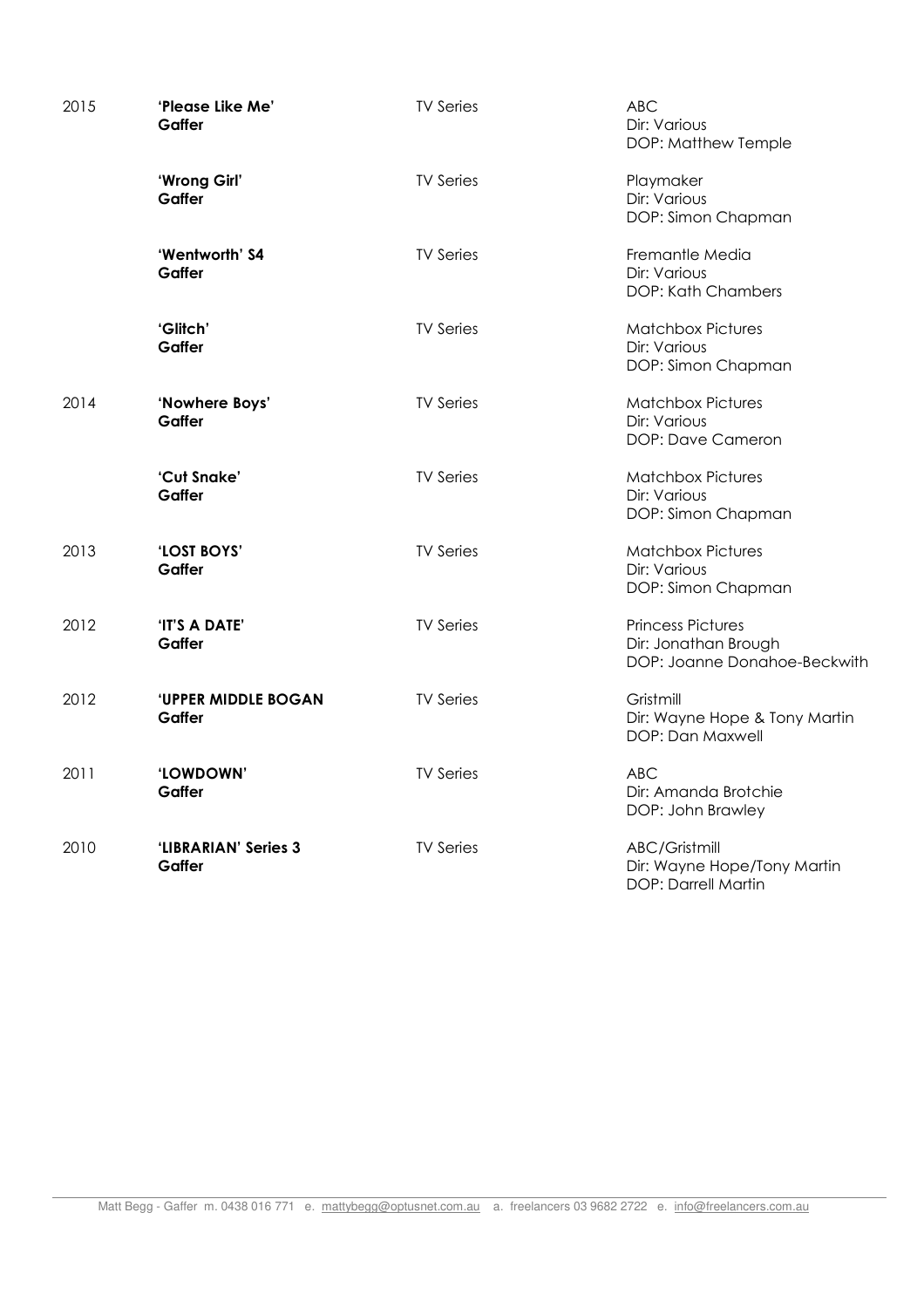## **CREDITS – FEATURE FILMS: ELECTRICS**

| 2012      | 'I, FRANKENSTEIN'<br>2nd Unit Best Boy                                     | Feature Film           | Hopscotch Feat./Lakeshore Ent.<br>DOP: Ross Emery<br>Gaffer: Les Frazier                               |
|-----------|----------------------------------------------------------------------------|------------------------|--------------------------------------------------------------------------------------------------------|
| 2011      | 'LIFE OF PI'<br><b>Rigging Electrics</b>                                   | Feature Film           | Rhythm & Hues/Fox2000 Pictures<br>Dir: Ang Lee<br>DOP: Claudio Miranda<br>Gaffer: Benoit Sevigny       |
| 2009      | 'NARNIA-VOYAGE OF THE DAWN<br><b>TRADER'</b><br>On Set Best Boy (2nd Unit) | Feature Film           | <b>Dragons Prow Productions</b><br>DOP: John Mahaffie<br>Gaffer: Mark 'Barkey' Jefferies               |
| 2009      | 'LOVE & MORTAR' (Working Title)<br>Best Boy                                | Feature Film           | Cascade Films Pty Ltd<br><b>DOP: David Parker</b><br>Gaffer: Brendan Madden                            |
| 2008      | 'KNOWING'<br>Best Boy                                                      | <b>US Feature Film</b> | Ezekiel Films Pty Ltd/Summit Ent<br>DOP: Simon Duggan<br>Gaffer: Sean Conway                           |
| 2007      | <b>'THE TENDER HOOK'</b><br>Best Boy                                       | Feature Film           | Mandala Films<br>DOP: Geoffrey Simpson<br>Gaffer: Ian Dewhurst                                         |
| 2007      | 'AUSTRALIA'<br>Best Boy1<br><b>Onset Electrics 2</b>                       | Feature Film           | <b>Bazmark Inc</b><br>DOP: Mandy Walker<br>Gaffer: Sean Conway                                         |
| 2007 / 06 | 'FOOLS GOLD'<br>On Set Electrics                                           | <b>US Feature Film</b> | <b>Warner Bros Pictures</b><br>DOP: Don Burgess (US)<br>Gaffer: Sean Conway                            |
| 2006      | <b>'WHERE THE WILD THINGS ARE'</b><br><b>Rigging Electrics</b>             | <b>US Feature Film</b> | <b>Warner Bros Pictures</b><br>Dir: Spike Jonze<br>DOP: Lance Accord<br>Rigging Gaffer: Antony Tulloch |
| 2006      | 'JULY KAATRIL'<br>Best Boy                                                 | Feature Film           | <b>Bollywood Film Crew Victoria</b><br>Gaffer: Chris Loveday                                           |
| 2006      | 'NOISE'<br>On Set Electrics - Additional<br>Days                           | Feature Film           | <b>Retroactive Films</b><br>DOP: Laszlo Baranyai<br>Gaffer: Daryl Pearson                              |
| 2005      | 'BOYTOWN'<br>3rd Electrics                                                 | Feature Film           | <b>Molloy Productions</b><br>Gaffer: Les Frazier                                                       |
| 2005      | <b>'GHOST RIDER'</b><br>3rd Electrics - Main Unit                          | <b>US Feature Film</b> | Columbia Pictures<br><b>Gaffer: Mick Morris</b>                                                        |
| 2004      | 'THE EXTRA'<br>3rd Electrics                                               | Feature Film           | Extra Extra Film Productions<br>DOP: Mark Wareham<br>Gaffer: Les Frazier                               |